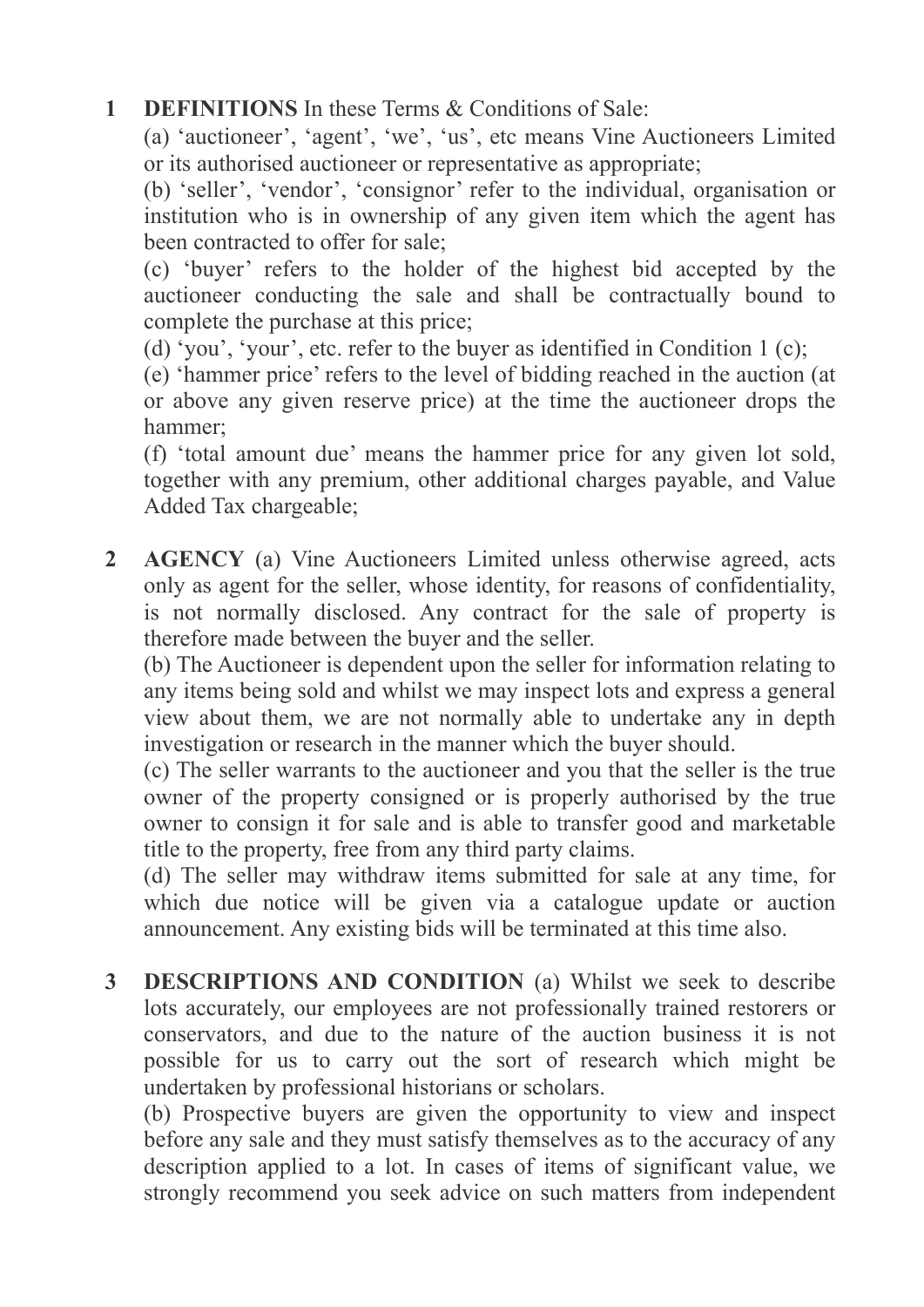professional advisors.

(c) Any mention of condition of lots within a catalogue entry does not constitute a full description of condition. Condition reports are available on request and will assess the condition of a lot with reasonable care and honesty.

(d) Prospective buyers bid on the understanding that, inevitably, representations or statements by us, whether in the form of a catalogue entry, condition report or other, as to authorship, genuineness, origin, date, age, provenance, condition, or estimated selling price involve matters of opinion only. We undertake that any such opinion shall be honestly and reasonably held.

(e) Vine Auctioneers makes every attempt to identify and disclose any customisation/repairs/replacement parts where possible, the absence of any disclosure is not a guarantee of authenticity, we accept no liability if an item is later found to be with aftermarket, non manufacturer alterations. It's not possible to authenticate every component, this includes internal and external parts (e.g. cases, bezels, glass, hands, dials, straps, buckles, bracelets, clasps) we do not accept any liability if any component or part is found to be aftermarket.

- **4 ESTIMATES** Any estimates, where given, are designed only as a loose guide to help buyers gauge the sort of sum of money that may be involved in purchasing any given lot. It will always be our belief that any bid within the given estimate should have a fair chance at buying any item, however estimates should not be relied on as a statement that this is the price at which the item will sell, nor should they be relied on as a valuation of the item for any other purpose.
- **5 REGISTRATION AND ADMISSION** (a) Bidders are required to register their particulars with us before bidding and may be asked for proof of ID and to satisfy any security arrangements before entering the auction room to view or bid.

(b) We reserve the right at our complete discretion to refuse admission to the premises or participation in any auction and also reserve the right to refuse any bid as our complete discretion.

 **6 BIDDING IN PRINCIPAL** All bidders shall be deemed to act as principals. When making a bid, a bidder is accepting personal liability to pay the purchase price (as defined in Condition 11) plus all other applicable taxes and charges, unless it has been expressly agreed in writing with the auctioneer prior to the commencement of the sale that the bidder is acting as an agent to an identified third party acceptable to and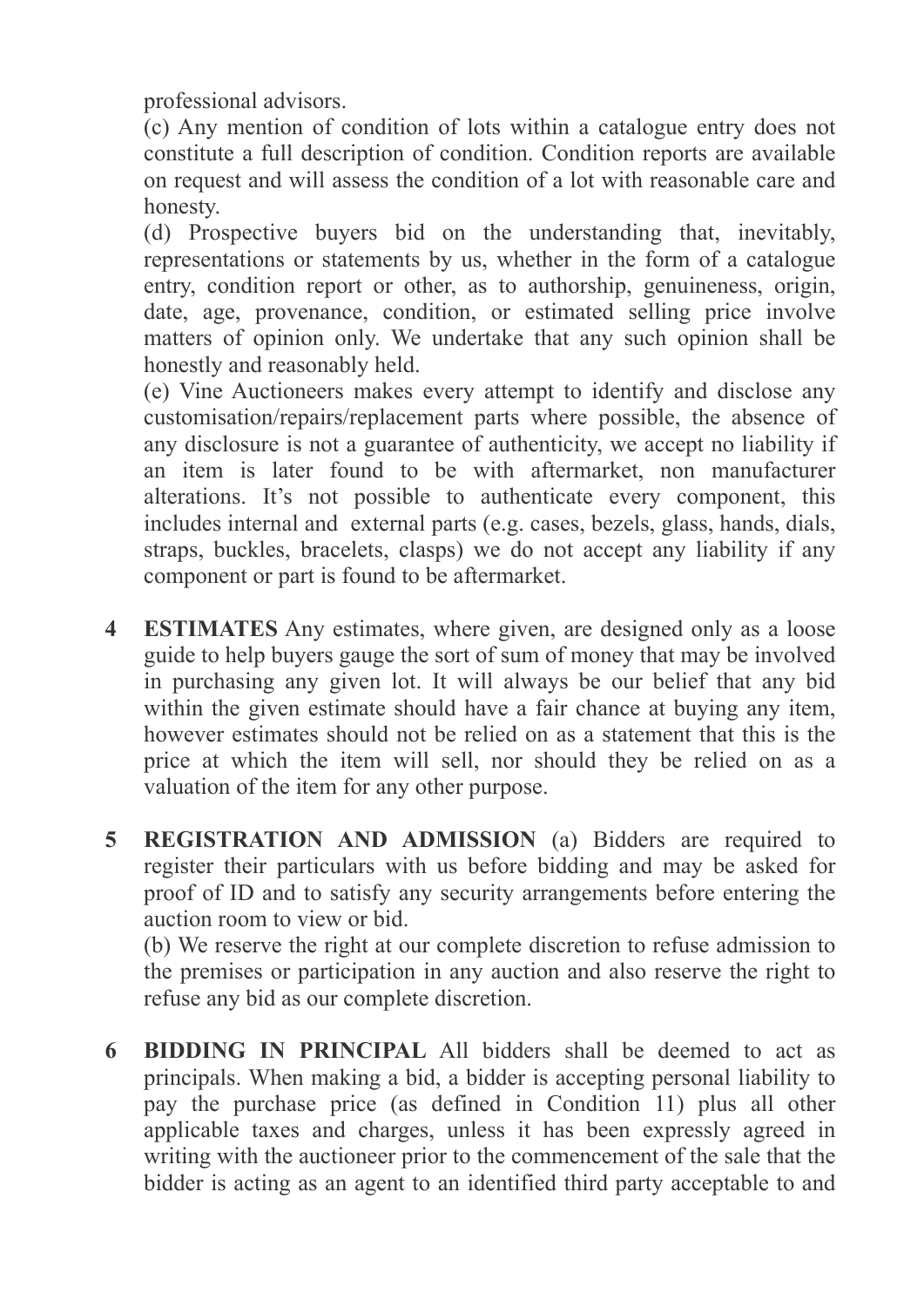approved by the auctioneer. In this instance alone, we will look only to the agreed principal for payment.

- **7 ABSENTEE BIDS** Whilst prospective buyers are strongly advised to attend the auction and are always responsible for any decisions to bid for a particular lot, and shall be assumed to have reasonably inspected and satisfied themselves as to its condition, we will if so instructed, clearly and in writing, execute bids on their behalf. Neither the auctioneer nor our employees or agents shall be responsible for any failure to do so save where such failure is unreasonable. Where two or more commission bids at the same level are recorded we reserve the right in our absolute discretion to prefer the first bid so made.
- **8 RESERVES** (a) Lots are frequently offered subject to a reserve price which is the confidential minimum price at which a lot can be sold. The reserve price will not exceed the low estimate printed in the catalogue. That is to say, any item can in theory be purchased, if there are no other bids, for its low estimate. The auctioneer may open the bidding on any lot below the reserve by placing a bid on behalf of the seller and may continue to bid on behalf of the seller up to the amount of the reserve, either by placing consecutive bids or by placing bids in response to other bidders.

(b) In some instances, a lot may be offered with a guaranteed return price for the vendor in the case of a sale. This price may exceed the reserve price and low estimate of a lot, but this does not affect the reserve price or the ability of any buyer to in theory purchase the lot at its low estimate. In the instance that an item is sold at its reserve price where the vendor is guaranteed a net return of a greater sum of money, the auctioneer will supplement the outstanding sum to the vendor.

(c) Reserves and estimates are often prepared several months prior to a sale, and may be subject to change which will always by announced before the sale.

 **9 AUCTIONEER'S DISCRETION** (a) The auctioneer has the right to exercise reasonable discretion in refusing any bid, or advancing the bid in any such manner that he or she may see fit, as well as withdrawing and dividing/combining lots.

(b) Bidding increments shall be at the sole discretion of the auctioneer.

 **10 SUCCESSFUL BID AND PASSING OF RISK** (a) The maker of the highest bid, subject to the auctioneer's reasonable discretion, shall be the buyer at the hammer price at the time the auctioneer drops the hammer,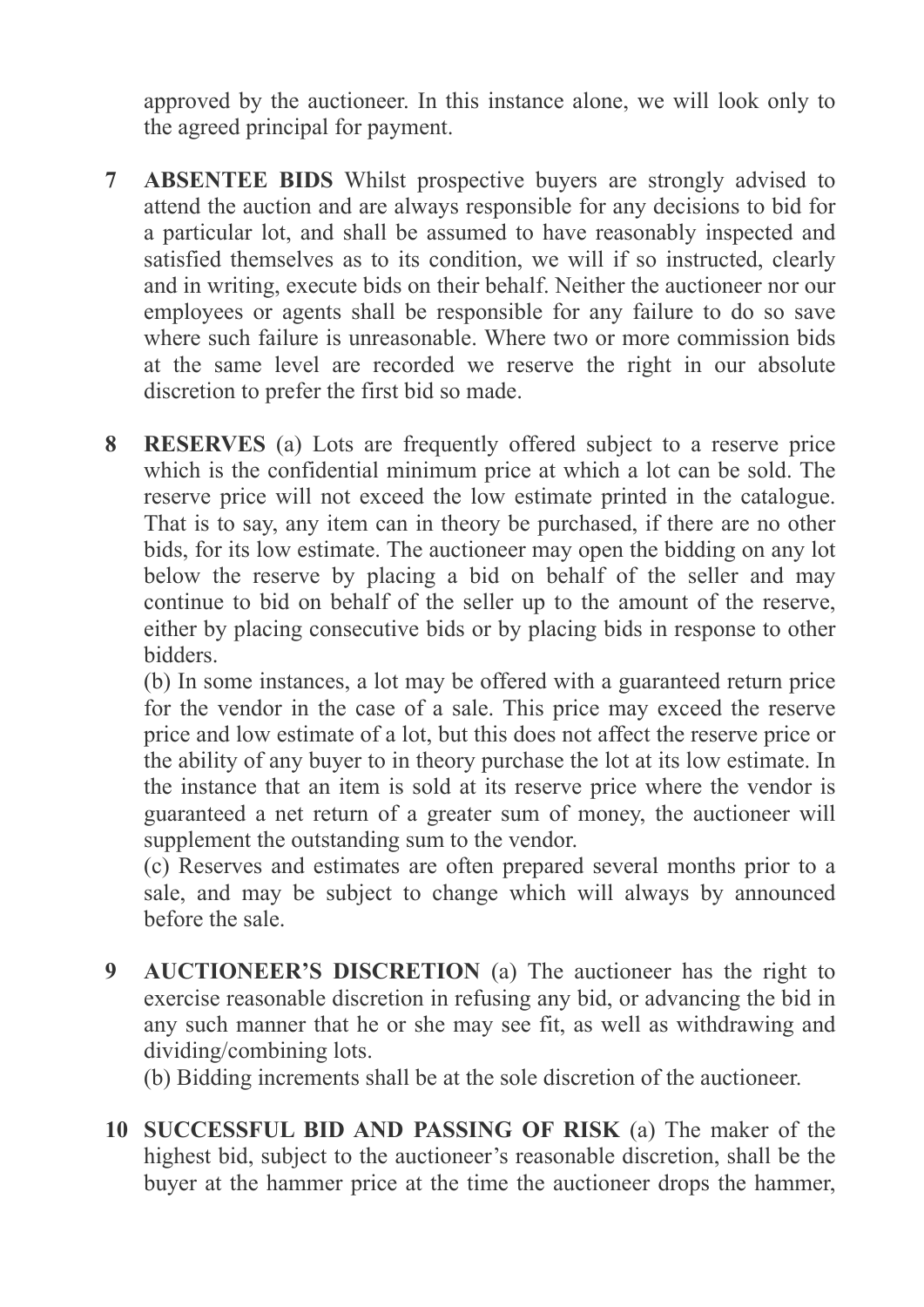which completes a binding contract for sale between the seller and the buyer.

(b) Any dispute about a bid shall be settled at the auctioneer's absolute discretion by re-offering the lot during the course of the auction or otherwise. The auctioneer shall act reasonably in exercising this discretion.

(c) Total risk and responsibility for the lot passes to the buyer as the auctioneer drops the hammer and neither the auctioneer nor their agents shall be responsible for any loss or damage of any kind from this point, excepting where the loss or damage has arisen as a result of negligence whilst the lot remains in our possession for a maximum of four working days after the day of the sale. After this point, total risk and responsibility will pass to the buyer even in cases loss or damage caused by negligence.

- **11 THE PURCHASE PRICE** The purchase price shall be the hammer price together with a buyer's premium. Premium is payable at rate of 20% of the final bid price of a lot. Premium is subject to VAT at the appropriate rate.
- **12 VALUE ADDED TAX** Value Added Tax on the hammer price of any given item is imposed by law on all items marked with an asterisk. Value Added Tax is charged at the appropriate rate prevailing by law at the date of sale and is payable by buyers of relevant lots.
- **13 ARTIST'S RESALE RIGHT ("DROIT DE SUITE")** For any lot which is subject to the Artist's Resale Right Regulation 2006, the buyer agrees to pay to us an amount equal to the resale royalty provided for in those regulations based on the hammer price of the lot (excluding any premium or charges). Lots which may be affected will be marked with a  $\Delta$ symbol.
- **14 PAYMENT** Immediately or at your earliest convenient, and no later than five days following the sale after a lot is sold you will:
	- i give to us, if requested, proof of identity
	- ii pay to us the total amount due in pounds sterling

 Any payments by you to us may be applied by us towards any sums owing from you to us on any account whatever without regard to any directions of you or your agent, whether express or implied.

 **15 TITLE AND COLLECTION OF PURCHASES** (a) The ownership of any Lots purchased shall not pass to you until you have made payment in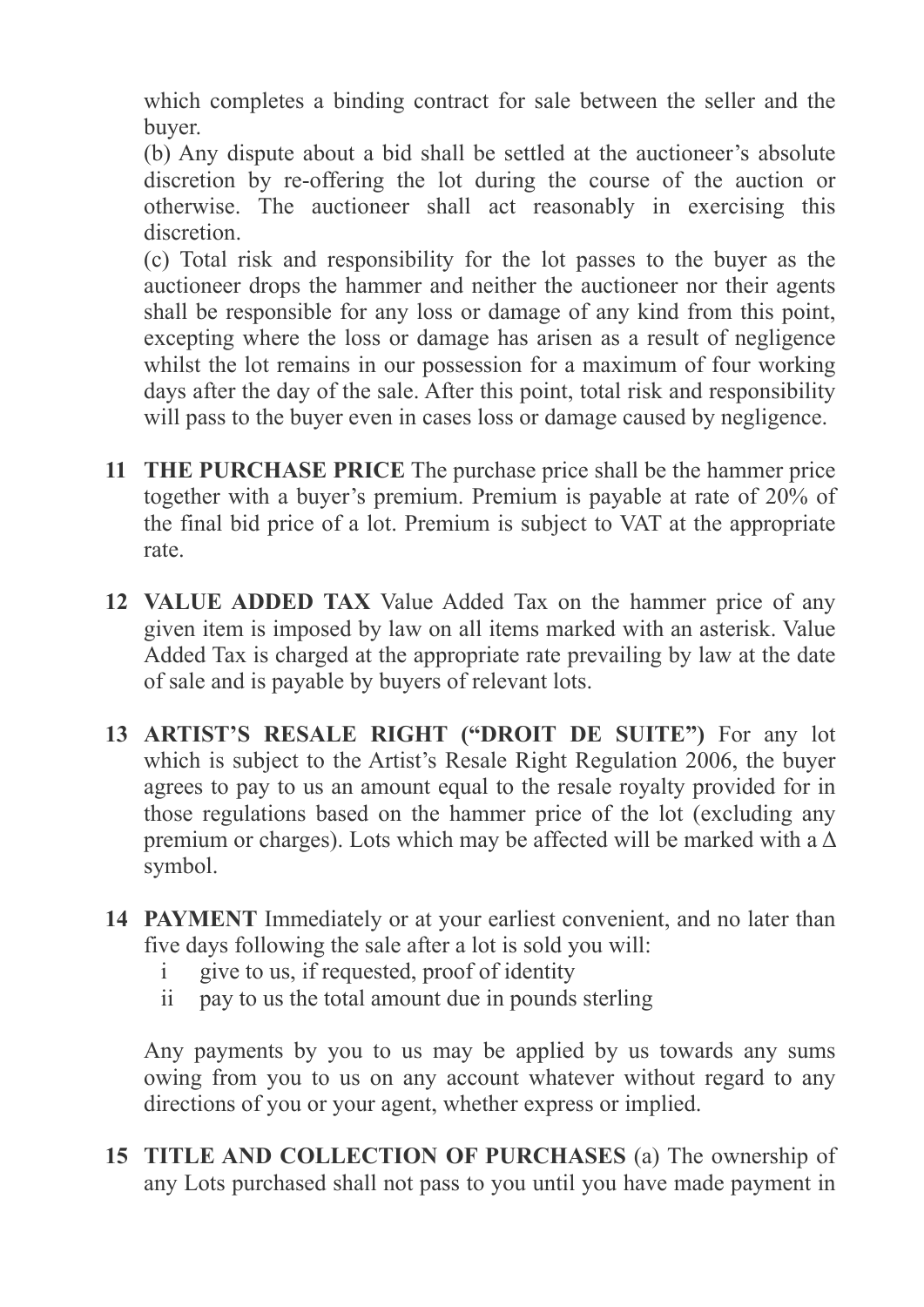full to us of the total amount due.

(b) You shall at your own risk and expense arrange for delivery of any lots that you have purchased and paid for not later than five days following the day of the auction or upon the clearance of funds used for payment, after which you shall be responsible for any storage and insurance charges.

(c) No purchases may be collected and we shall not release any lot to you or your agent until it has been paid for.

- **16 EXPORT LICENCES / CITES REGULATIONS** In the case of any lots which require export licences or may be subject to CITES regulations when exported, it is the sole responsibility of any potential buyers to make themselves aware of these regulations. We shall not rescind any sale on the basis that an item cannot be exported and if payment is not made within the given period of five working days after the day of the sale, we will at our discretion exercise any of the rights and remedies outlined previously.
- **17 REMEDIES FOR NON PAYMENT OR FAILURE TO COLLECT PURCHASES** (a) If any lot is not paid for in full and taken away in accordance with these Conditions, or if there is any other breach of these Conditions, we, as agent for the seller and on our own behalf, shall at our absolute discretion and without prejudice to any other rights we may have, be entitled to exercise one or more of the following rights and remedies:
	- i to proceed against you for damages for breach of contract;
	- ii to rescind the sale of that lot and/or any other lots sold to you by us;
	- iii to resell the lot (by auction or private treaty) in which case you shall be responsible for any resulting deficiency in the total amount due (after crediting any part payment and adding any resale costs). Any surplus so arising shall belong to the seller;
	- iv to remove, store and insure the lot at your expense and, in the case of storage either at our premises or elsewhere;
	- v to charge interest at a rate not exceeding 1.5% per month on the total amount due to the extent it remains unpaid for more than four working days after the sale;
	- vi to retain that or any other lot sold until you pay the total amount due;
	- vii to reject or ignore bids from you or your agent at future auctions or to impose conditions before any such bids shall be accepted;
	- viii to apply any proceeds of sale of other lots due or in future becoming due to you towards the settlement of the total amount due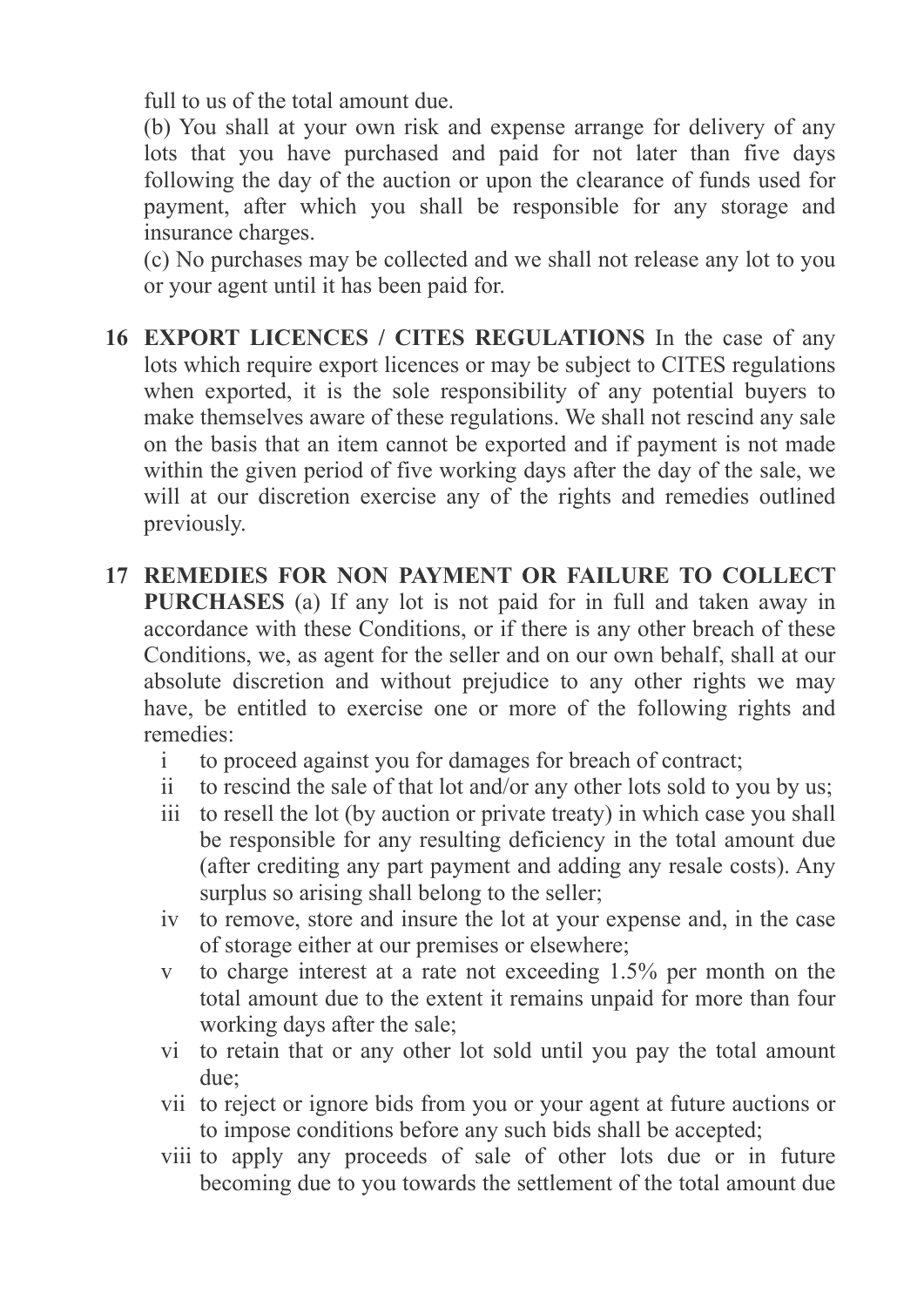and to exercise a lien (that is a right to retain possession of any of your property in our possession for any purpose until the debt due is satisfied).

 (b) We shall, as agent for the seller and on our own behalf pursue these rights and remedies only so far as is reasonable to make appropriate recovery in respect of breach of these conditions.

- **18 THIRD PARTY LIABILITY** All members of the public on our premises are there at their own risk and must note the layout of the accommodation and security arrangements. Accordingly, neither the auctioneer nor our employees or agents shall incur liability for death or personal injury (except as required by law for reason of our negligence) or similarly for the safety of the property of persons visiting prior to or at a sale.
- **19 TERMS OF SALE** The seller acknowledges that lots are sold subject to the stipulations of these Conditions in their entirety, and on the Terms of Consignment as notified to the consignor at time of entry of the lot.

## **20 THE SELLER ('VENDOR')**

 a) Vine Auctioneers shall act as agent of the Vendor only. Any contract for the sale of a Lot will be formed between the Vendor and the Buyer.

 b) The Vendor warrants to Vine Auctioneers the following 'I (vendor) hereby certify these goods to be my own property and that I have the right to sell them. Being the lawful owner of these goods I declare them to be free of all hire purchase and custom duty liabilities and accept the agreed minimum reserve price. I agree to notify the auctioneer immediately if any of these items becomes unavailable. Lots remain under my liability for the duration of the auction and all viewing dates/requests, and not that of Vine Auctioneers Limited. I accept that all items must be available for viewing/further inspection requests and the live sale date. I have disclosed all the information I knowingly have about these goods including information regarding repairs and alterations and indemnify Vine Auctioneers and the Buyer against any loss and/or expense caused by any breach of this agreement.'

c) The Vendor agrees that the amount of commission owed to Vine Auctioneers will be deducted from the hammer price.

d) The Vendor is entitled to place prior to the Auction a reserve on any Lot, once a reserve is agreed and set it cannot be changed except with the written prior consent of Vine Auctioneers.

e) By submitting the item to Vine Auctioneers for offer at Auction, the Vendor agrees to the Terms of Consignment.